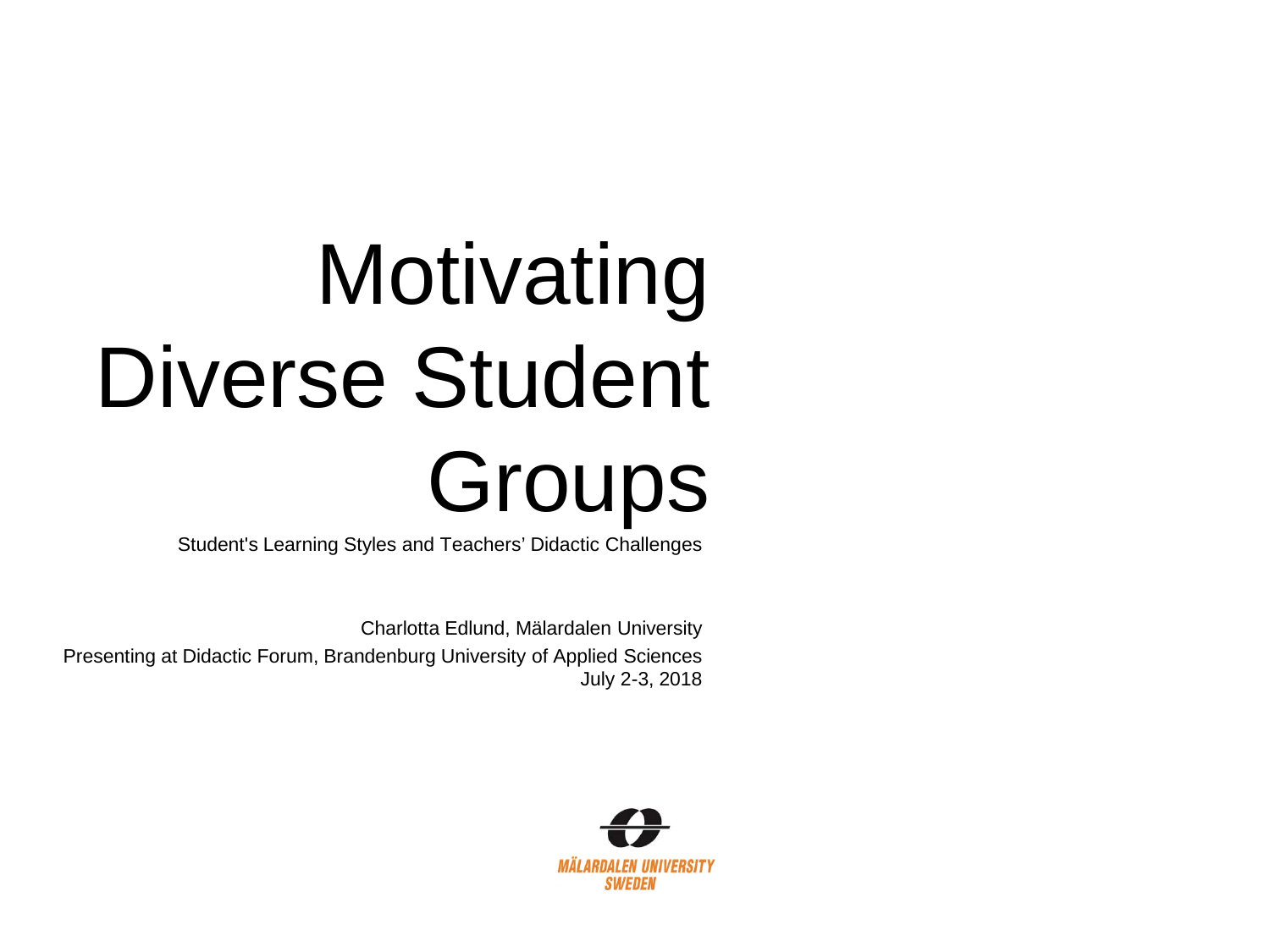# Agenda

- Some facts about Mälardalen University
- Background Challenges Opportunities
- Pedagogical Qualifications an idea was born
	- *Thematic focus*
- The Case A Blended Learning Approach
	- *Target group, objectives, implementation*
- Lessons learned
- Open Questions & Discussion

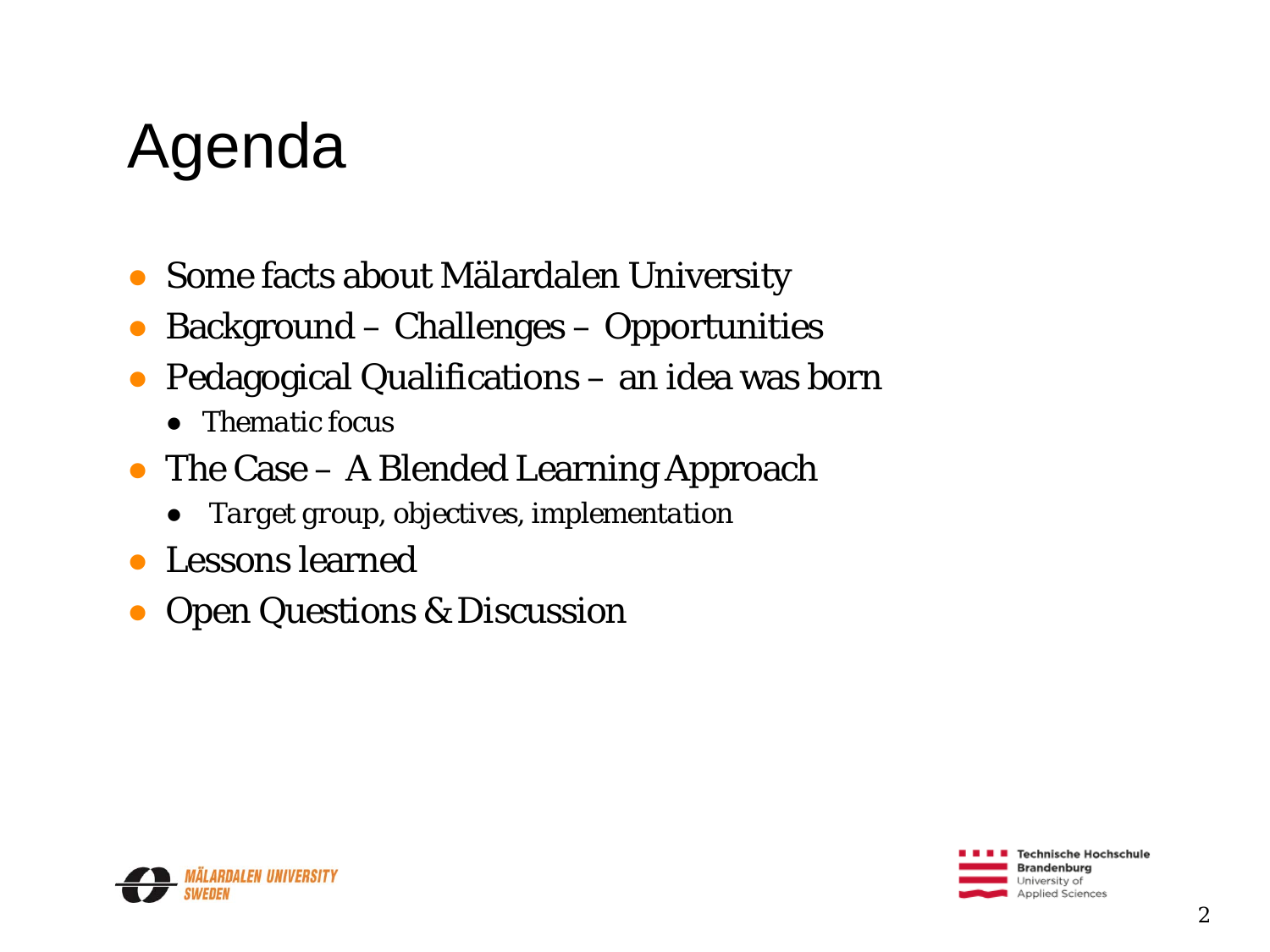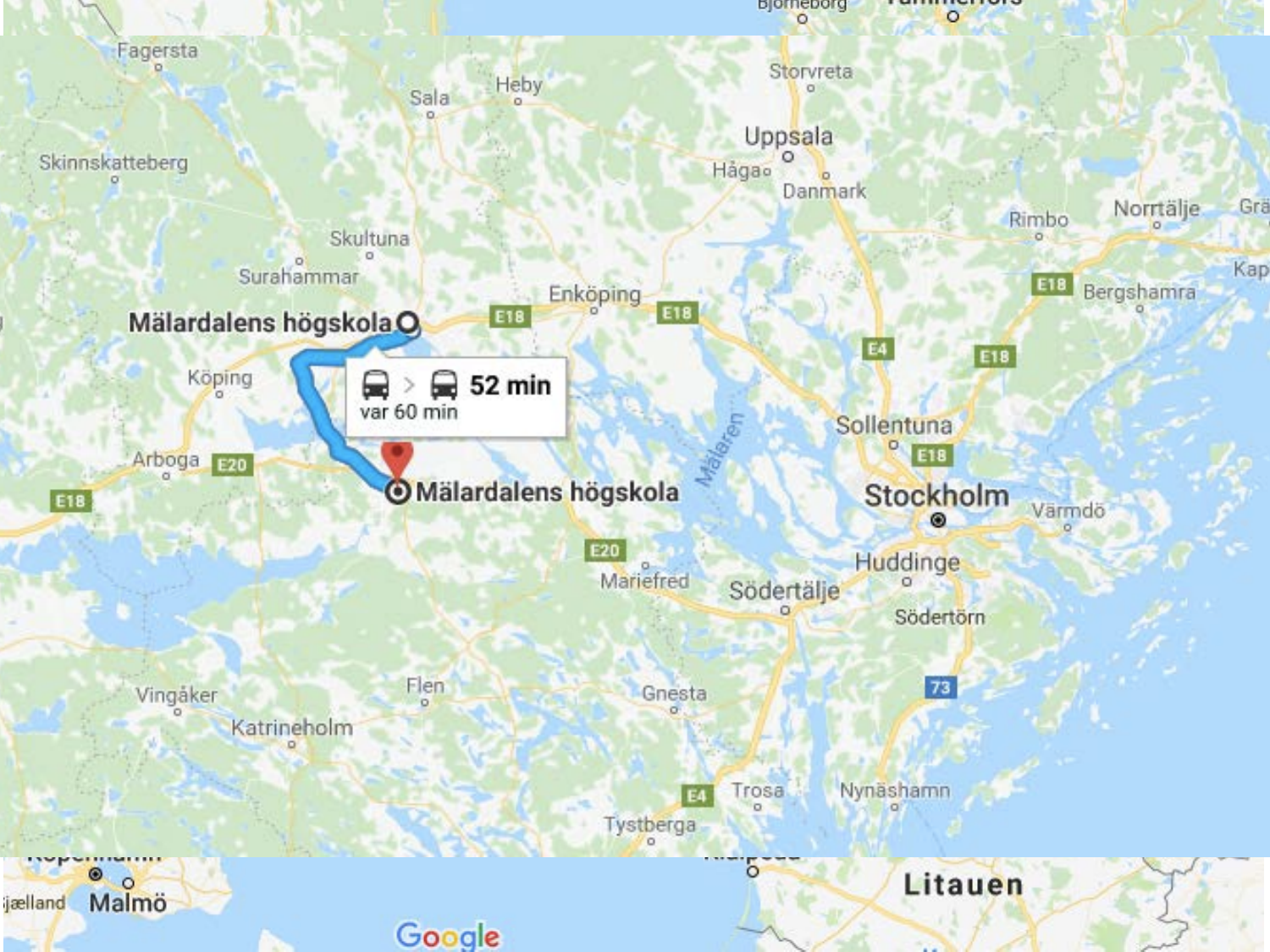# Mälardalen University

#### *Our education*

- Our 15 000 students read courses and study programmes in:
	- *Business*
	- *Health*
	- *Engineering*
	- *Education*



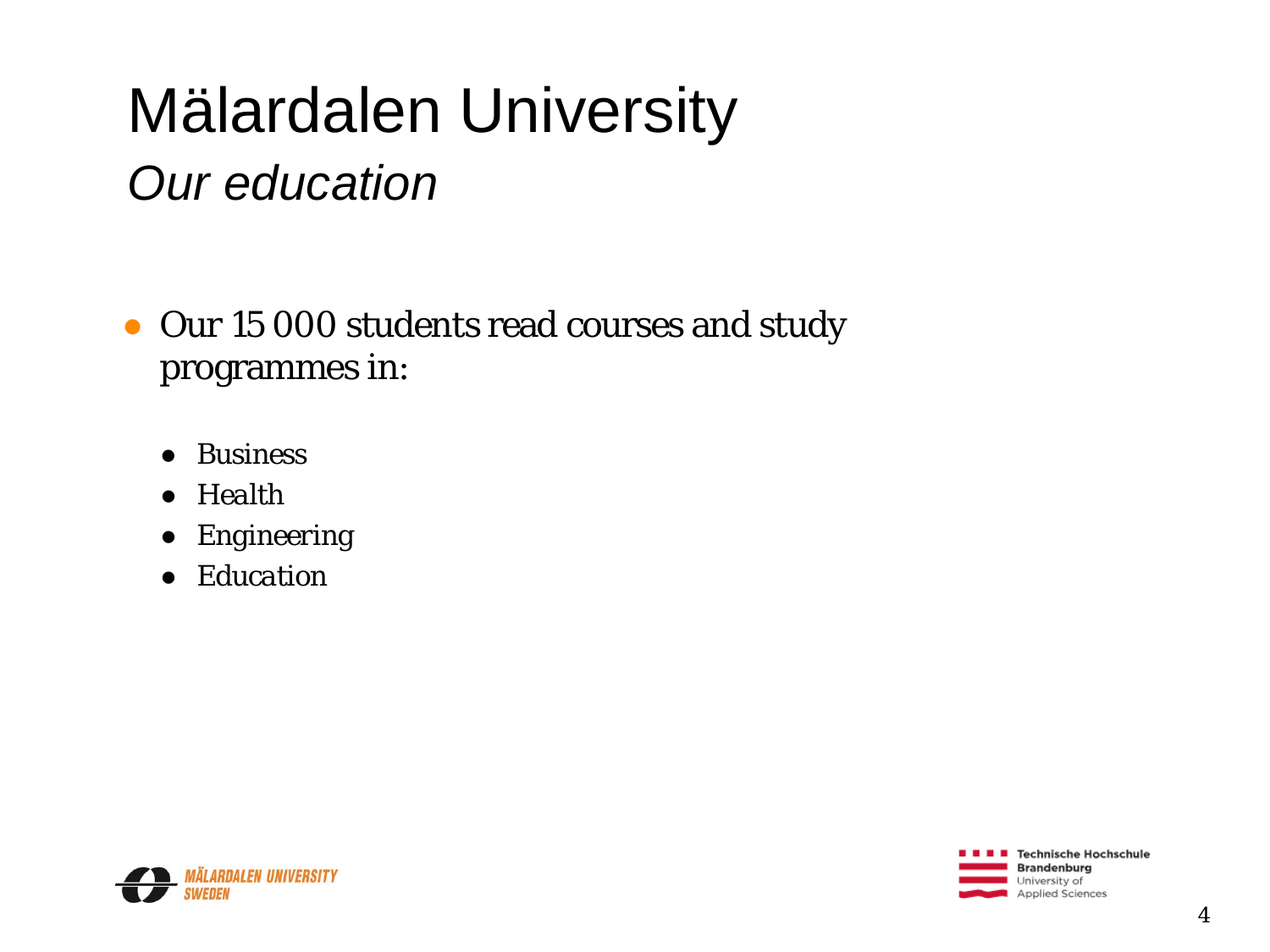# Mdh in figures

- **1977** Mälardalen University is founded
- **64** programmes\*
- **1 000** courses
- **15 000** students
- **900** employees
- **85** full professors
- **128** agreements with universities in **40** countries
- 84 **bestudents** get a job within one year after their degree.

*\* 2 bachelor programmes and 9 master programmes full-time in English*





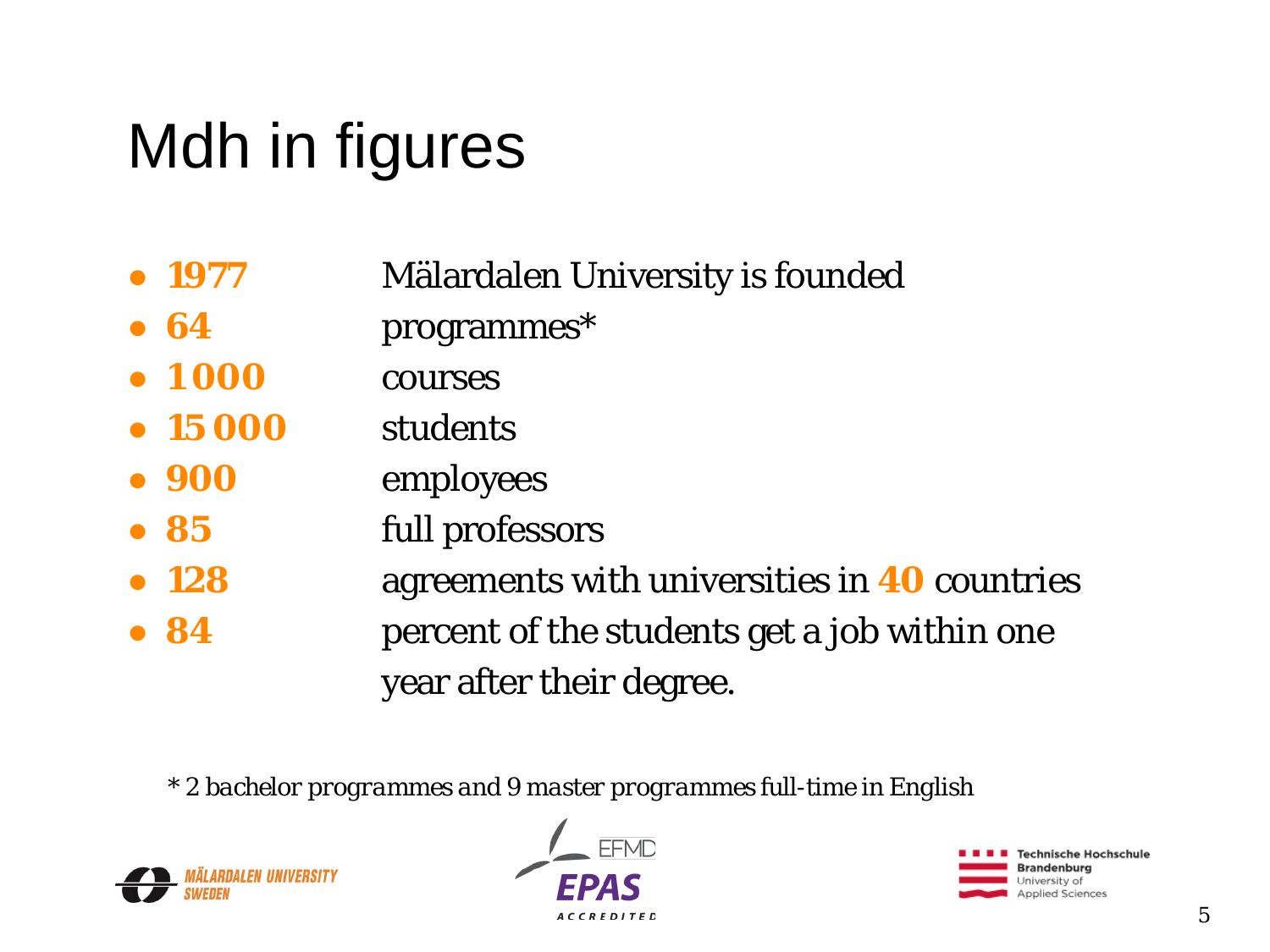### Background – Challenges – Opportunities

#### • Swedish HEI Strategy

- *Broader recruitment of students*
- Diversified student groups
	- *Ethnicity - Gender - Study habits*
- Mdh Research and Education Strategy 2017 2022
- EPAS accreditation challenges and opportunities

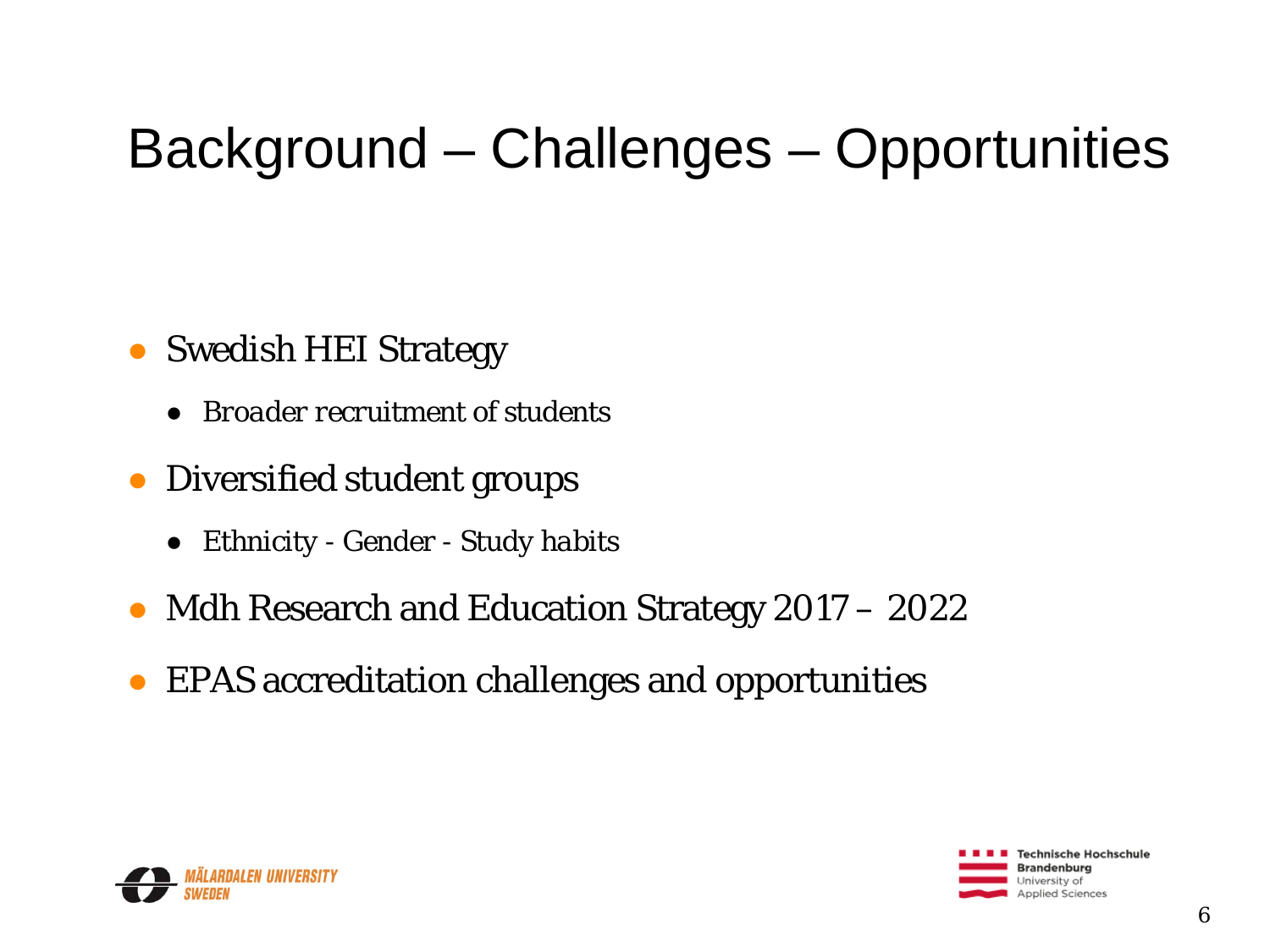### Pedagogical Qualifications

- *– an idea was born*
- Motivation vs Student Identities
- Student Centred Learning: tutor vs teacher
- Experiential Learning Cycle

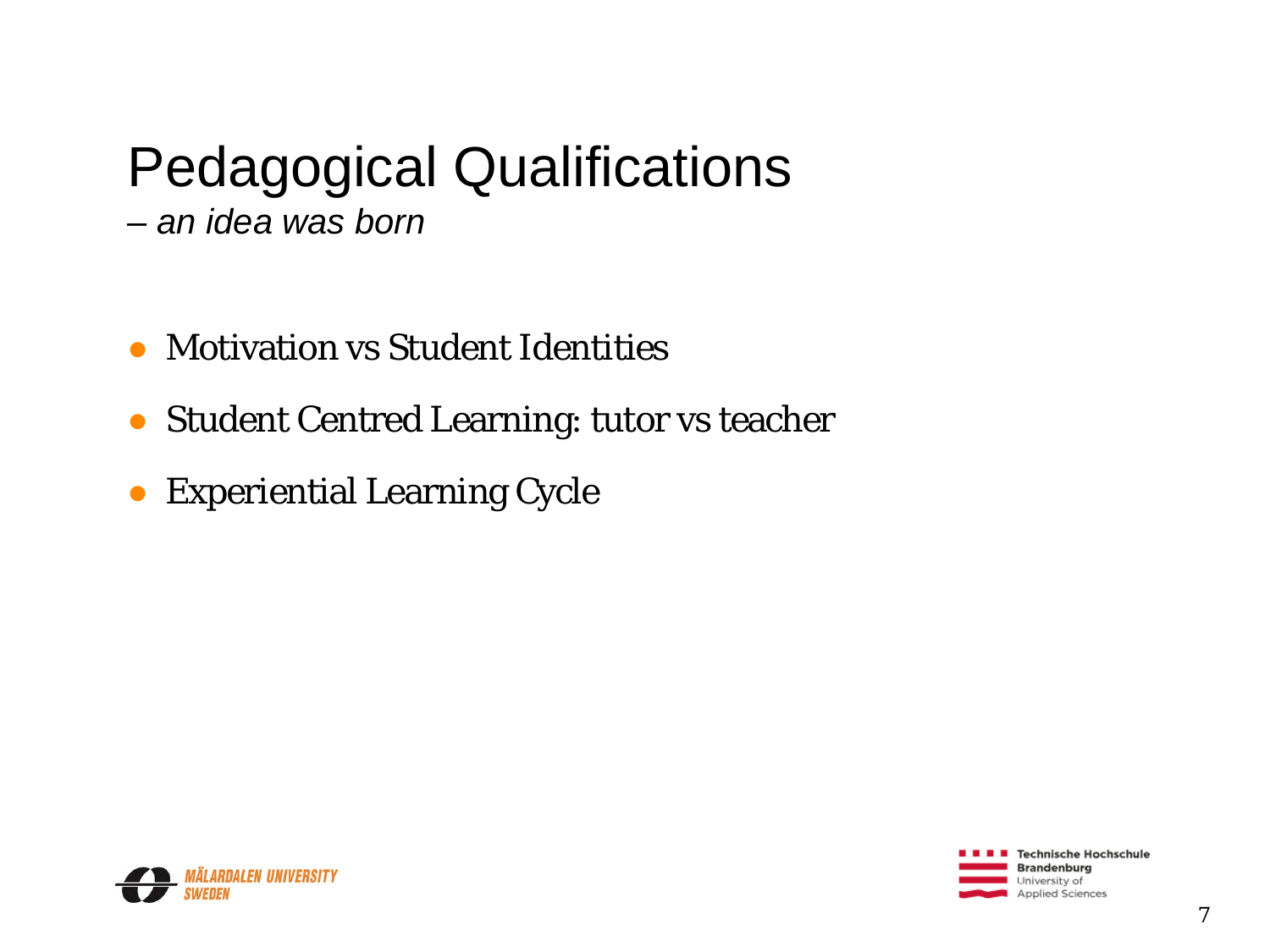#### Motivation vs Student Identities

| <b>Maslow's Hierarchy of Needs</b>                                                         | <b>Seven Student Identities</b>                  |
|--------------------------------------------------------------------------------------------|--------------------------------------------------|
| <b>Transcendence</b><br>(helping others self-actualize)                                    | Altruistic - Self-Realiser - Life-Long Learner   |
| <b>Self-Actualization</b><br>(personal growth and fulfillment)                             | Altruistic - Self-Realiser - Life-Long Learner   |
| <b>Aesthetic</b><br>(beauty, balance, form)                                                | <b>Life-Long Learner</b>                         |
| <b>Cognitive</b><br>(knowledge, meaning, self-awareness)                                   | Life-Long Learner - One track                    |
| <b>Esteem</b><br>(achievement, status, responsibility, reputation)                         | <b>Altruistic</b>                                |
| <b>Belonging &amp; Love</b><br>(family, affection, relationships, colleagues, communities) | Ambivalent - Fear of Failing                     |
| <b>Safety</b><br>(protection, security, order, law, limits, stability)                     | <b>Instrumental – Fear of Failing – Car Park</b> |
| <b>Physiological</b><br>(basic life needs, air, food, drink, shelter, warmth, sex, sleep)  |                                                  |
| (Maslow, 1943; Forbes 2011; Venter 2017)                                                   | (Bron, A., Edström, E. & Thunborg, C. 2013)      |



SWEDEN

Technische Hochschule **Brandenburg** 

University of Applied Sciences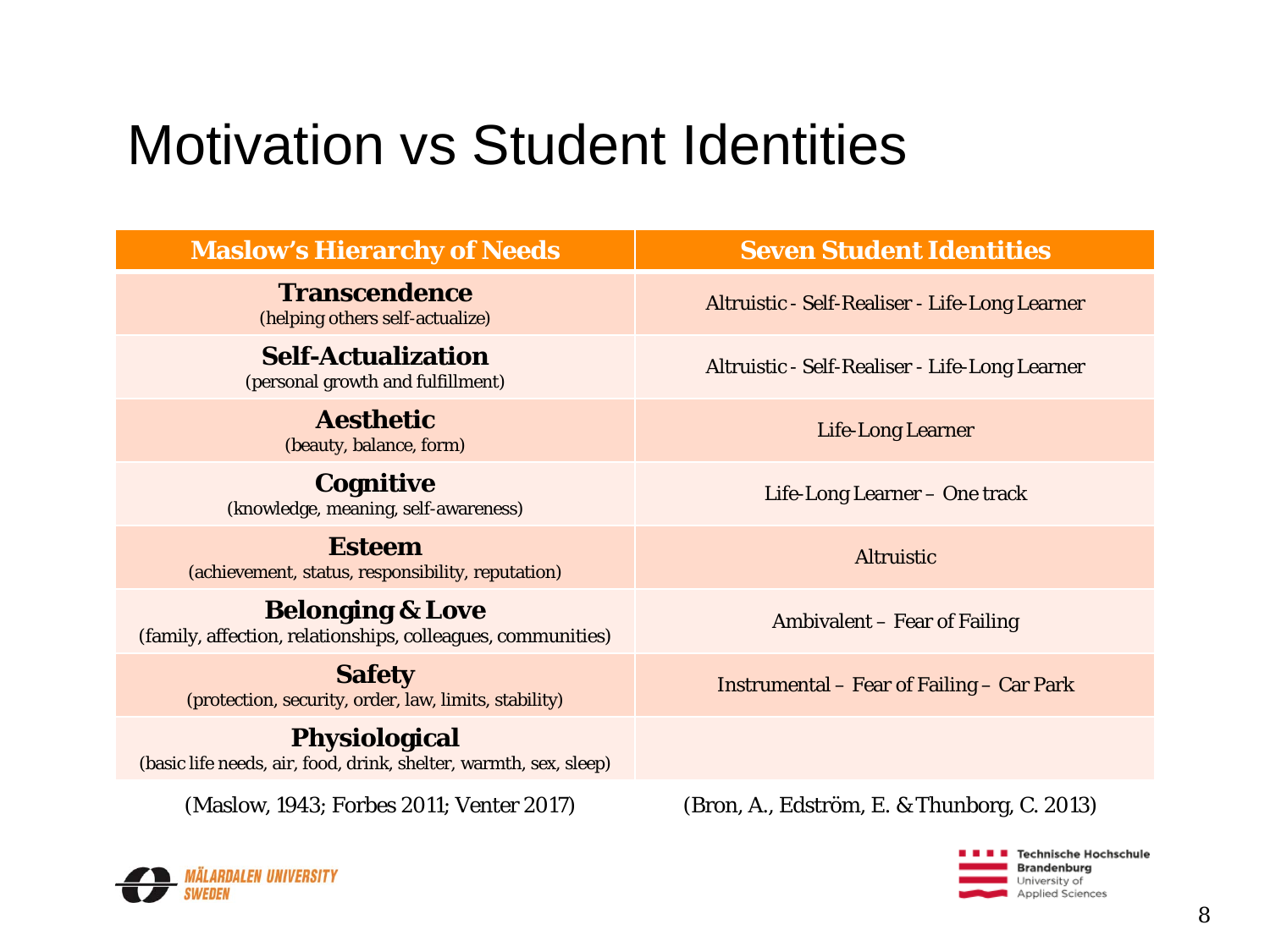#### Student Centred Learning: tutor vs teacher



University of South Australia



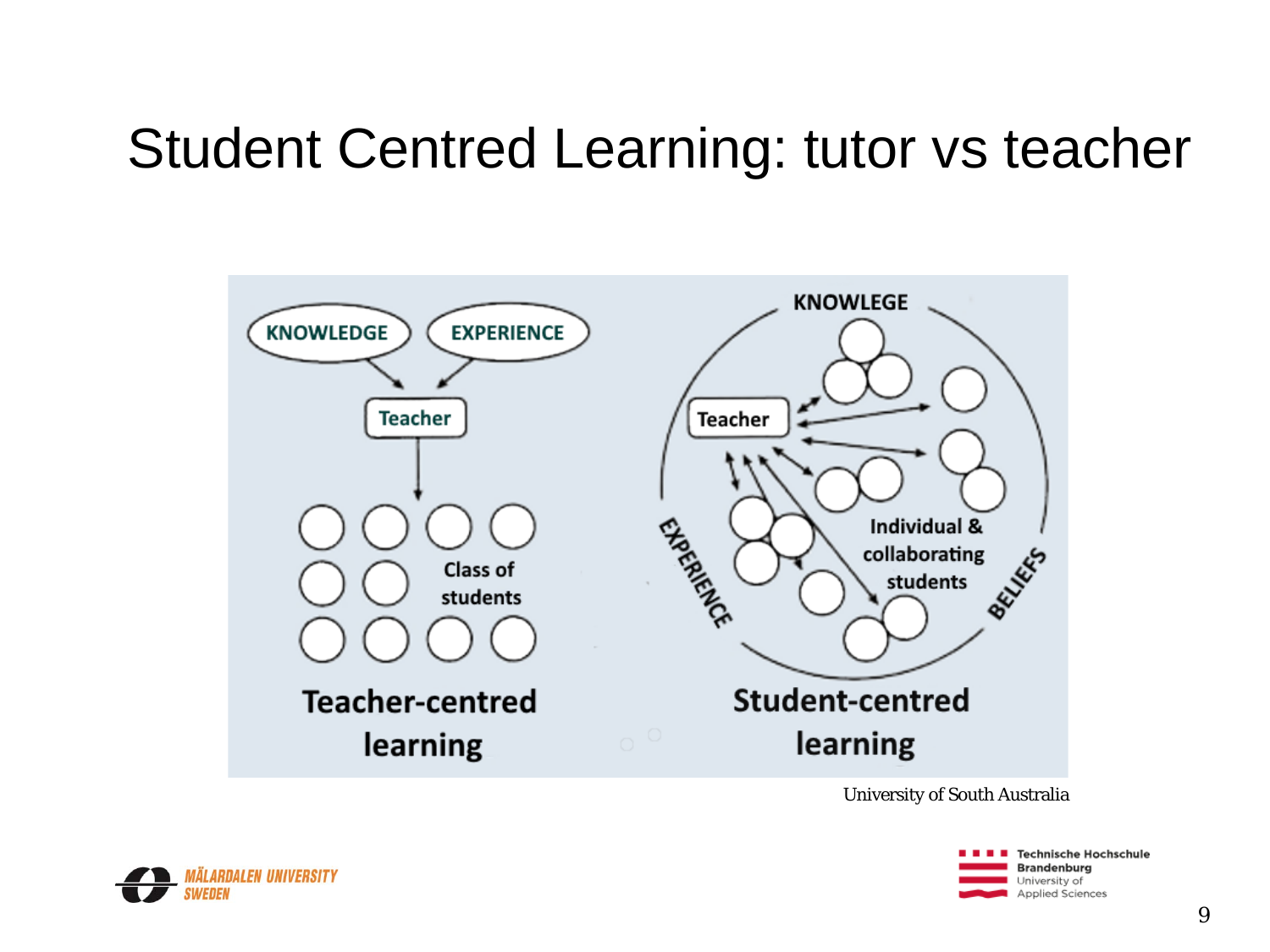#### Experiential Learning Cycle



Kolb, A. Y., & Kolb, D. A. (2015)



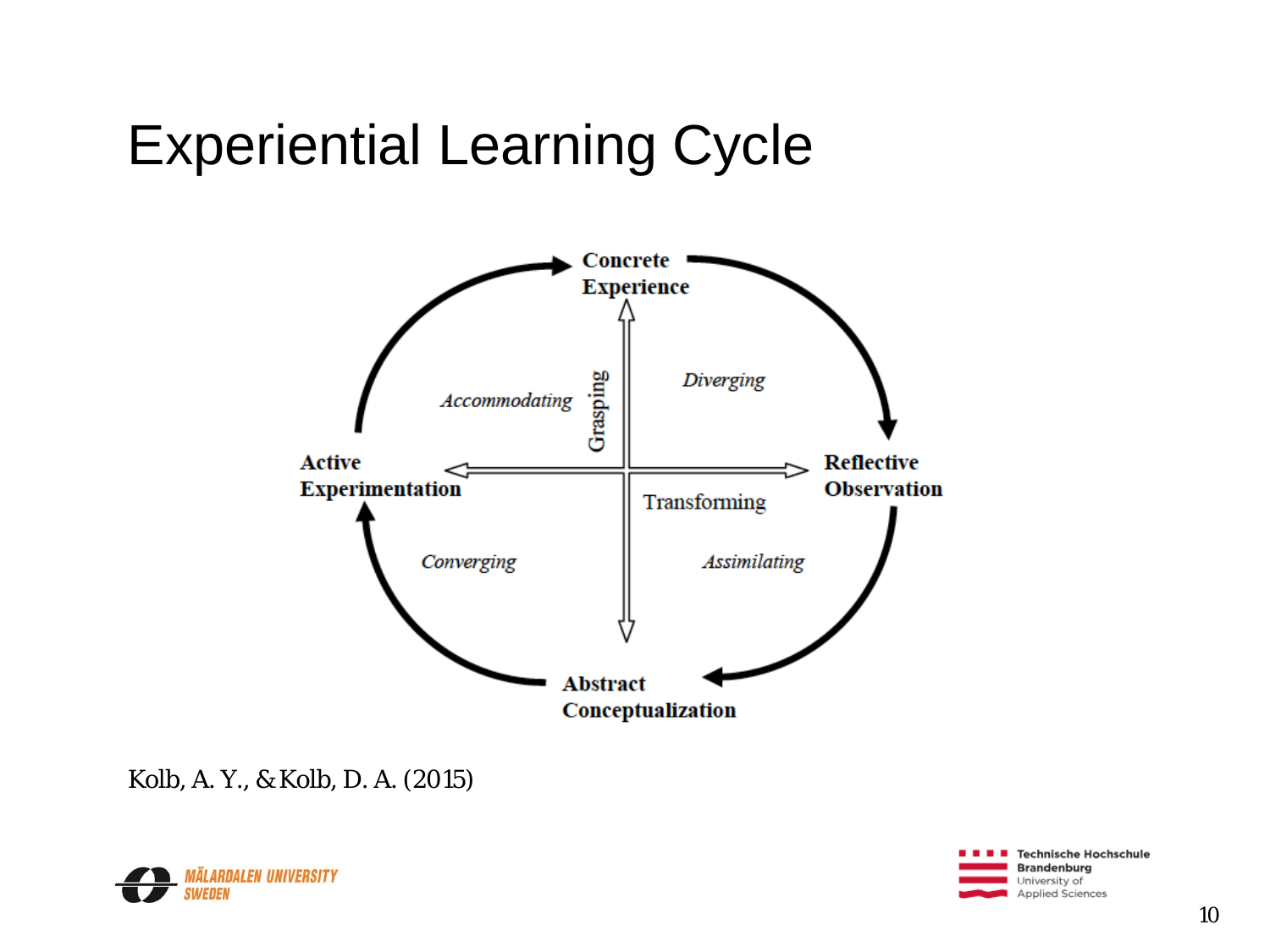#### The Case – A Blended Learning Approach

*Target group, objectives, implementation*

- Managing the Multinational Enterprise
	- *[Bachelor stu](#page-11-0)dents (3rd year): IBM, IMF, Exchange*
- Objectives
- Theme weeks: Lectures Blog Debate Chronicle Exam
- Project weeks

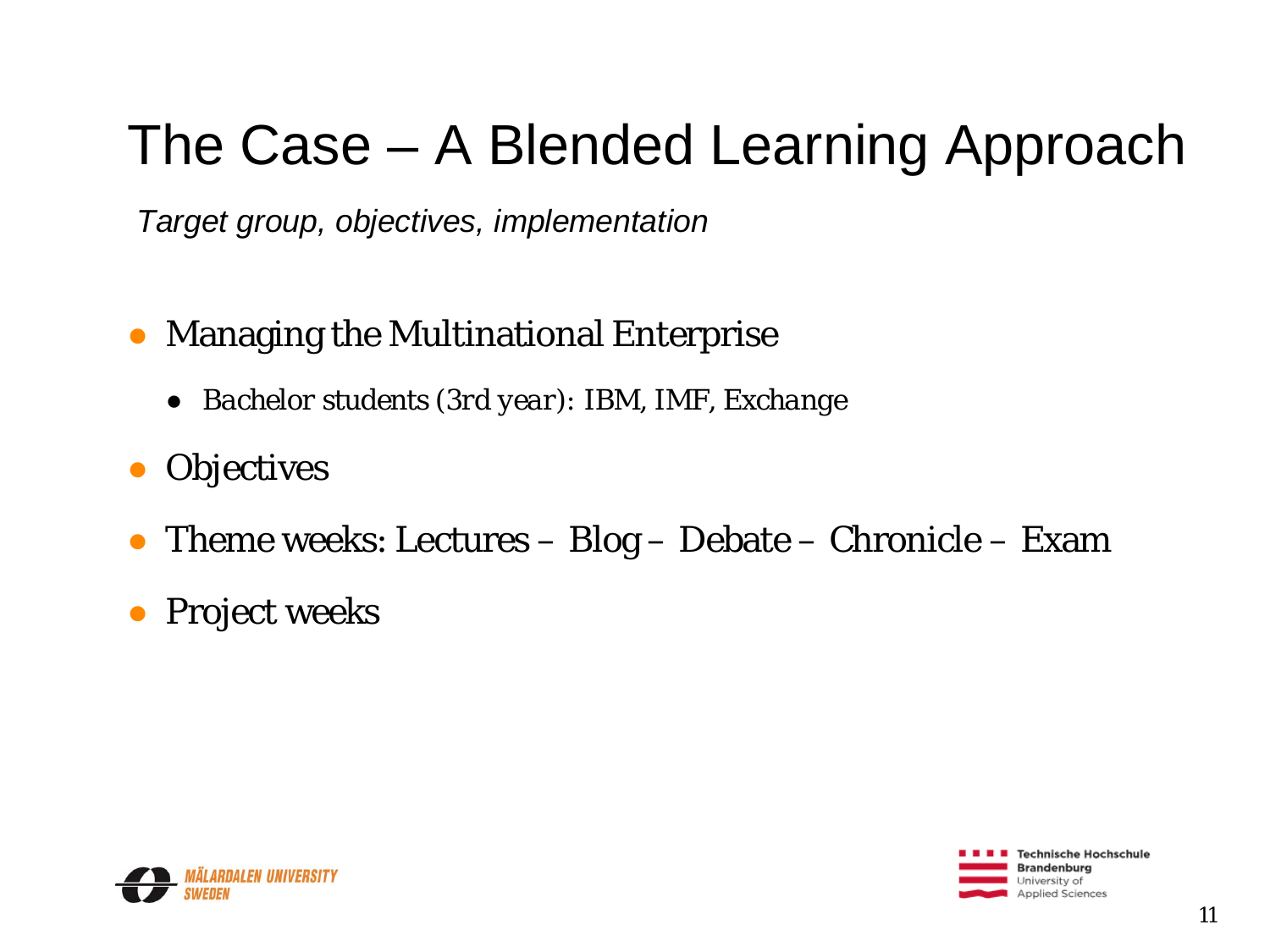#### <span id="page-11-0"></span>The Case – A Blended Learning Approach

*Target group, objectives, implementation*

#### **Learning outcomes**

After completed course the student shall be able to

- 1. describe the emergence of MNEs and how MNEs function and act on the global market
- 2. describe the management problems of MNEs, such as how management can understand both environment and internal structure and match them
- 3. describe how activities between different markets of a large MNE can be coordinated
- 4. analyze and critically review and interpret the theoretic models on the economic activity of multinational companies that are presented in the course,
- 5. practice solving problems in groups and individually,
- 6. consider and present own ideas and arguments in a group and in front of a group (presentation),
- 7. write different types of reports



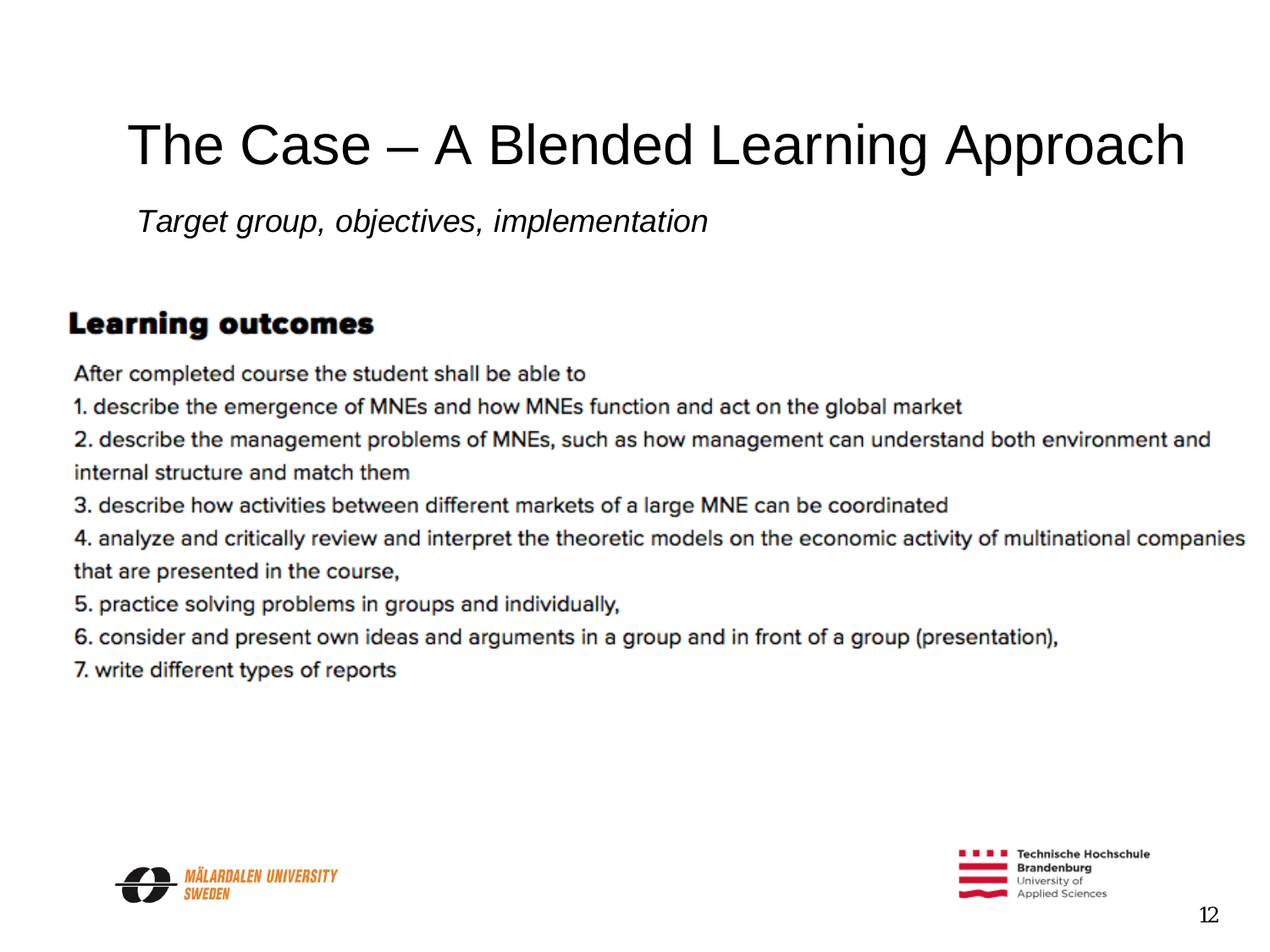# <span id="page-12-0"></span>Implementation





**Applied Sciences**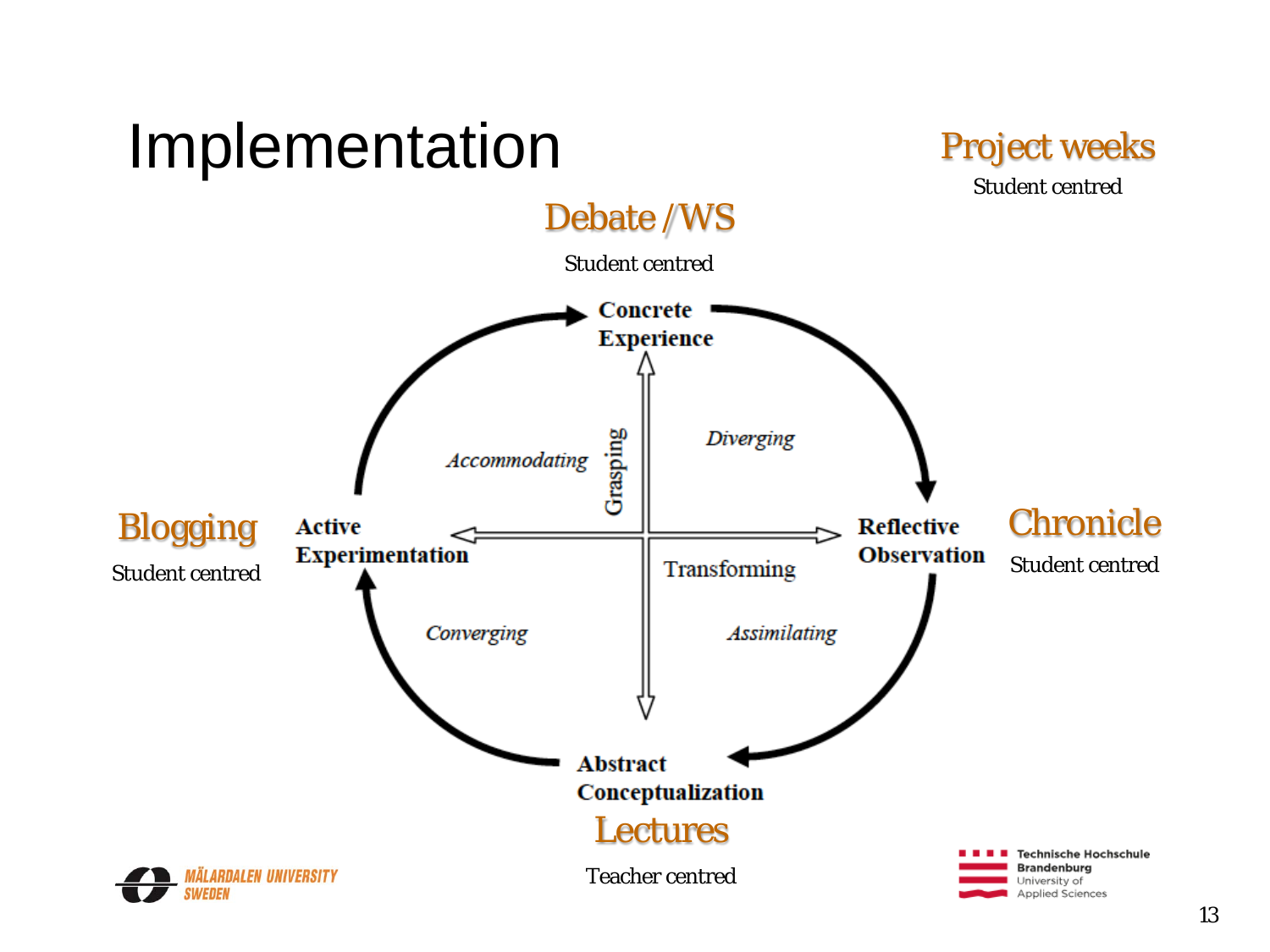#### Lessons Learned

- Learning Styles vs Student Identities
- Teaching (didactic) challenges
	- *Student vs Teacher centered*



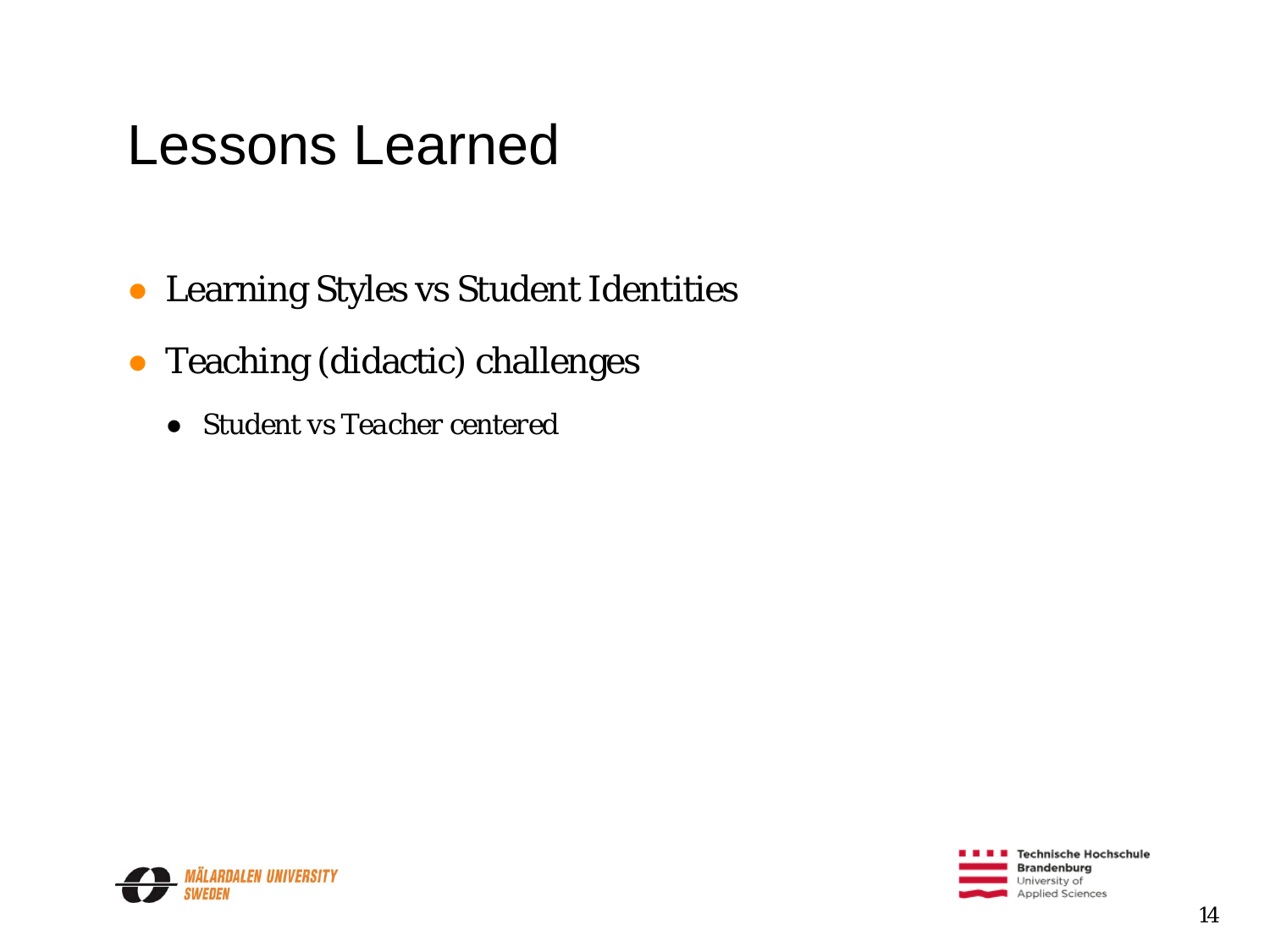# FIRM FAIR





www.constructivism512.pbworks.com





**Technische Hochschule Brandenburg** University of **Applied Sciences**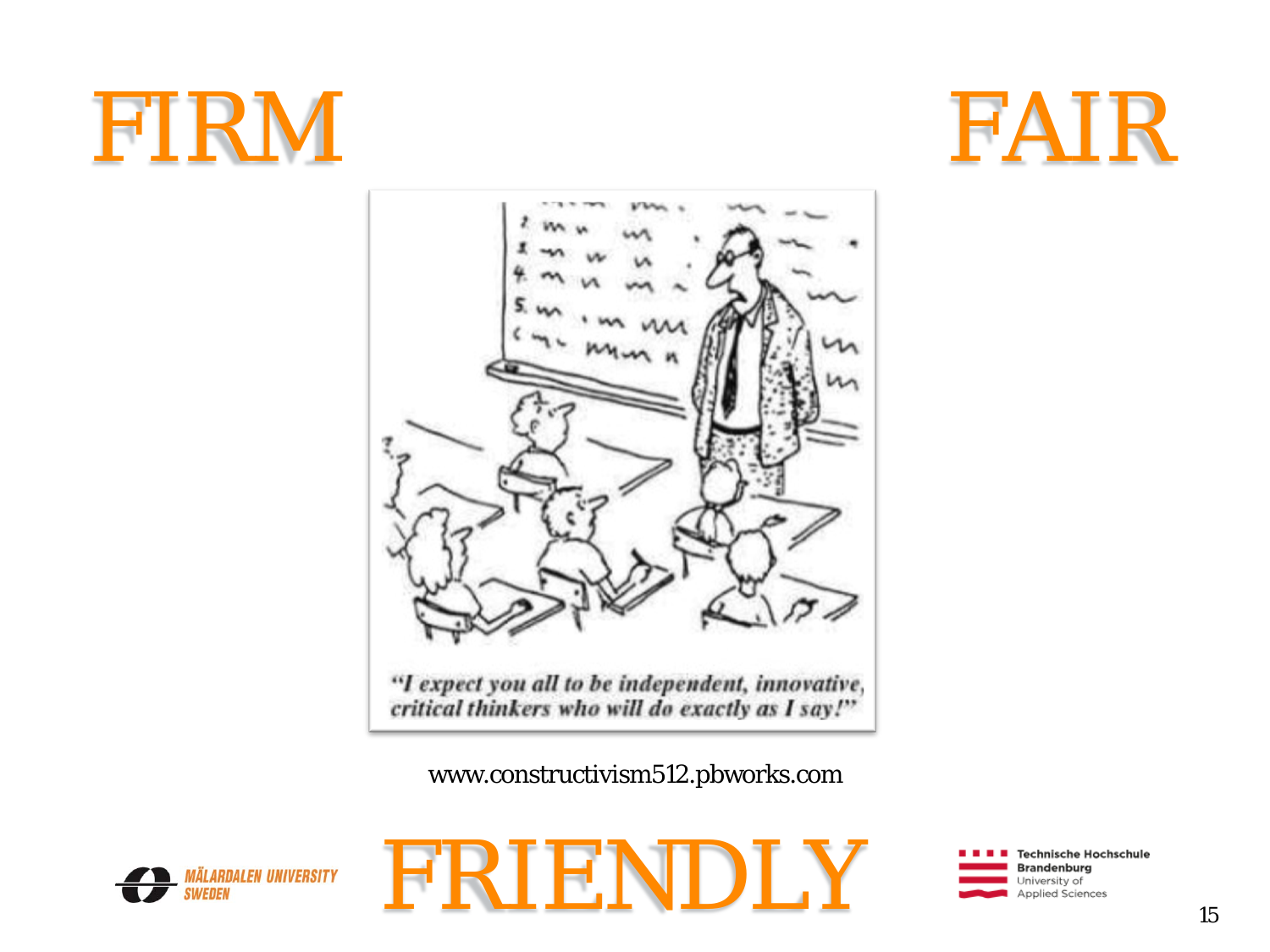# Open Questions & Discussion

- How much should we adapt to different student identities and preferred learning styles?
- What cons can you identify with student centred learning for your teaching area?
- Have you seen a shift in students' study habits and/or motivations to study in HEIs?